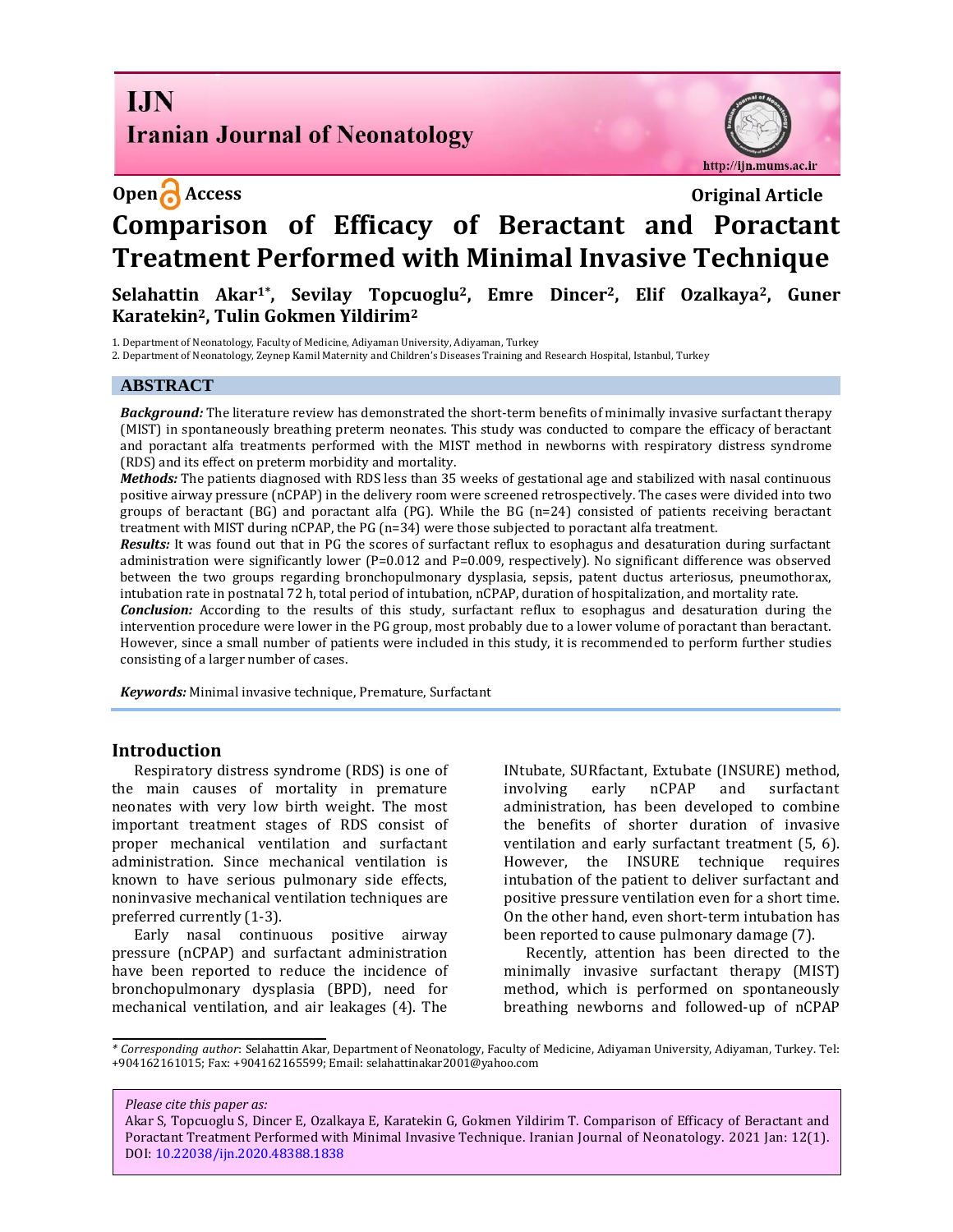treatment. This technique has been introduced by Kribs et al. in Germany (8). The Literature review revealed that only limited studies have been devoted to examine the effectiveness and advantage of MIST method compared to the standard application (9-14). This study was conducted to evaluate premature newborns conditions receiving beractant and poractant alfa and to compare the efficacy and practicability of the MIST method.

#### **Methods**

The current study was carried out on premature newborns less than 35 weeks gestational age administered surfactant with the nasogastric tube under nCPAP without intubation within January 2014-December 2015. This retrospective study was conducted in the Neonatology Clinic of Zeynep Kamil Maternity and Children's Diseases Training and Research Hospital, Istanbul, Turkey. The necessary data regarding the patients' demographic information and clinical and laboratory data were obtained from the patients' documents. The patients intubated in the delivery room, having congenital anomalies, and diagnosed with asphyxia and hydrops fetalis were excluded from the study.

In the aforementioned neonatology clinic, newborns are stabilized in the delivery room, followed by being transported to the neonatal intensive care unit, under nCPAP with positive end-expiratory pressure of 6 cm H2O and monitored through pulse oximetry. Short binasal prongs are applied during nCPAP treatment. Surfactant therapy is performed on patients with typical clinical and radiological findings of RDS, and oxygen saturation was required to maintain within 90-95% if the fraction of inspired oxygen (FiO2) is higher than 0.35.

Patients receiving surfactant with 5 or 6 F nasogastric tube under CPAP without intubation were divided into two groups of beractant and poractant (i.e., BG and PG). The initial dose of surfactant therapy was administered as 100 mg/kg/dose of beractant (Survanta®, Abbott, United States) or 200 mg/kg/dose of poractant alfa (Curosurf®, Chiesi Farmaceutici, Parma, Italy). The decision for the administration of the second and third surfactant therapies was based on the existing protocols of the clinic. The doses were repeated in 100 mg/kg both in beractant and poractant groups. However, it was applied through the endotracheal tube if the newborn required intubation before the repetition of the dose. The criteria for intubation within the first 72

h of life included more than 3 apnea episodes per hour or apnea episode requiring more than one positive ventilation within 6 h and  $pH < 7.20$ ,  $PCO<sub>2</sub>$  $> 60$  mmHg in blood gas, and the need for FiO<sub>2</sub>  $>$ 0.50 to keep oxygen saturation within 90-95%.

The surfactant administration process was carried out by at least two physicians (i.e., an attendant neonatologist or neonatology fellow and a nurse). While one of the physicians inserted the catheter and managed the operation, the other one administered surfactant, provided oxygen support, and observed the patient. After surfactant was brought to room temperature, the calculated amount of it was drawn up into the syringe under sterile conditions. The tip of a 5 or 6 F feeding tube was inserted 1 cm beyond the vocal cords with direct visualization and the help of a direct laryngoscopy without the interruption of nCPAP ventilation. Afterward, the orogastric tube was inserted and fixed. The use of forceps was not needed to direct the feeding tube toward the trachea; therefore, it was fixed with hands.

During this process, the laryngoscope and blade were not withdrawn in order to monitor whether there was surfactant reflux or tube displacement. Surfactant was delivered by the physician holding surfactant syringe with a slow push in 1-2 min at one time, while the patient was in the supine position. After surfactant administration, the catheter and subsequently laryngoscope and blade were retracted. Aspiration was made through the orogastric tube inserted in the stomach to detect the existence of surfactant in the stomach and determine the amount (if any) of it.

The patients were observed for the incidence of desaturation, bradycardia, respiratory arrest, cough, bronchospasm, surfactant reflux from the trachea, and vomiting. An oxygen saturation value of 10% less than the previous level was defined as desaturation. The surfactant administration was repeated twice or thrice in case that the procedure failed on the first attempt. If the number of attempts for surfactant administration with catheter exceeded three times, the procedure was considered a failure. In this regard, the surfactant delivery was carried out with an endotracheal tube. Chest X-ray was ordered 2-4 h after surfactant administration. Blood gas and ventilation values were recorded at the baseline and the  $2<sup>nd</sup>$  and  $6<sup>th</sup>$  h following the procedure.

This retrospective study was approved by the Institutional Review Board of Zeynep Kamil Maternity and Children's Diseases Training and Research Hospital, and strictly followed the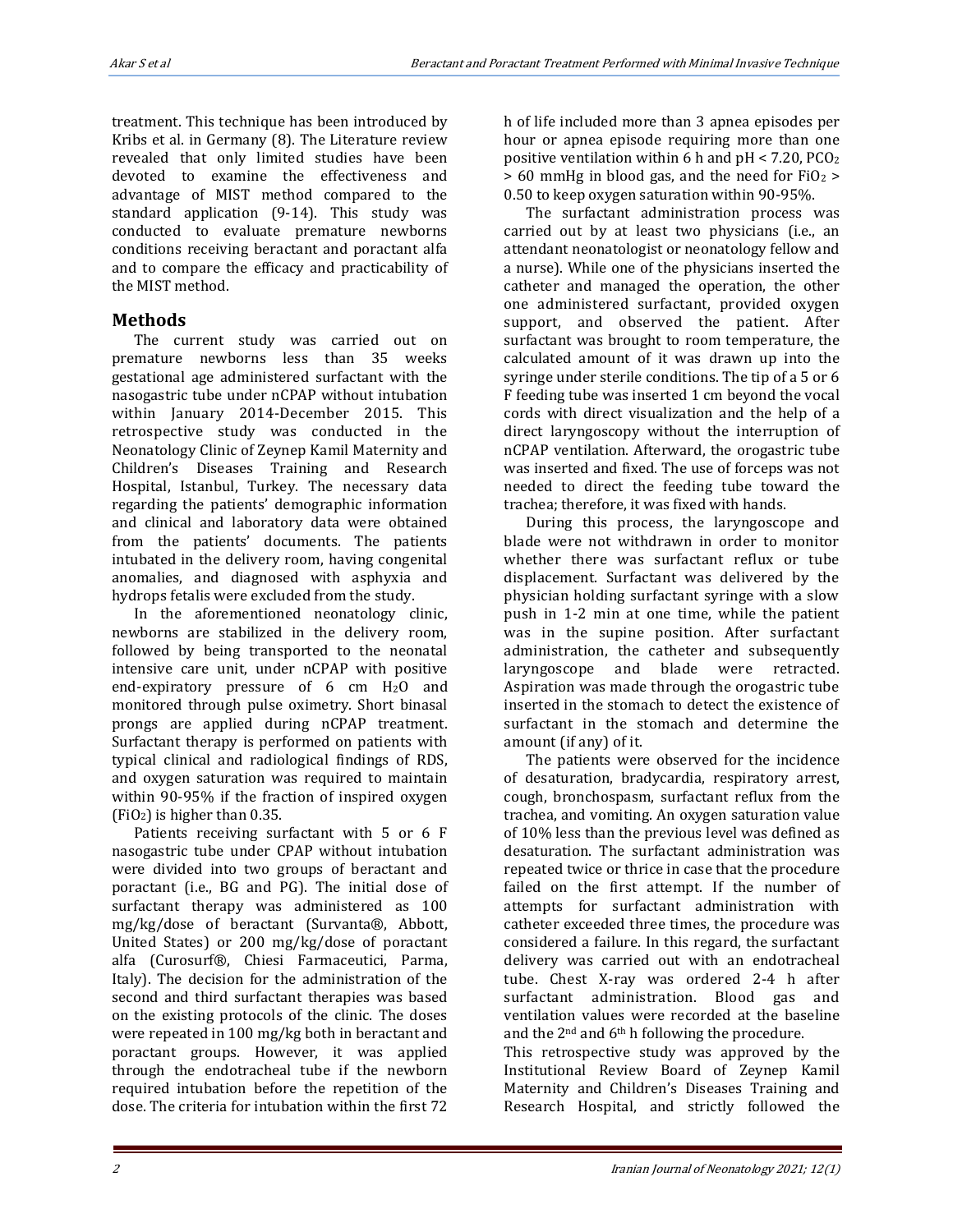institution's ethical guidelines. The collected data were analyzed in SPSS software (version 16) using descriptive statistics. Fisher's exact test or Chisquare test was used for categorical variables. A pvalue of less than 0.05 was considered significant.

#### **Results**

A total of 58 premature neonates, who clinically and radiologically needed surfactant therapy, were included in the study. The subjects were divided into two groups of poractant alfa (n=34) and beractant (n=24). The patients and their parents' demographic information were similar in both groups (Table 1). The scores of bradycardia and reflux during surfactant administration were significantly higher in the beractant group  $(P=0.009$  and  $P=0.012$ , respectively). The need for the second administration of surfactant was found in 17.6% of the cases in the PG, while none of the patients in BG required the second dose. Moreover, a significant difference was observed between the two groups in this regard (P=0.045). The patients' demographic characteristics, including intubation rate in 72 h of life, BPD, necrotizing enterocolitis (NEC), mortality rate, and duration of intubation, nCPAP, and hospitalization were similar in both groups (Table 2).

| <b>Table 1.</b> Comparison of demographic and perinatal characteristics of the subjects |  |  |
|-----------------------------------------------------------------------------------------|--|--|

|                                     | Poractant alfa group | Beractant group  | P-value |
|-------------------------------------|----------------------|------------------|---------|
|                                     | $(n=34)$             | $(n=24)$         |         |
| Gestational age * (week)            | $31(24-35)$          | $31.5(27-35)$    | 0.224   |
| Birth weight <sup>*</sup> $(g)$     | 1505 (695-2930)      | 1667 (1190-3000) | 0.051   |
| Male gender $(n\%)$                 | 20 (58.8%)           | 14 (58.3%)       | 0.97    |
| Cesarean delivery (n%)              | 31 (91.2%)           | 22 (91.7%)       | 0.94    |
| Premature rupture of membranes (n%) | $9(26.5\%)$          | $7(29.2\%)$      | 0.821   |
| Preeclampsia (n%)                   | $9(26.5\%)$          | 6(25%)           | 0.90    |
| Antenatal steroid (n%)              | 20 (58.8%)           | 15 (62.5%)       | 0.766   |
| APGAR scores at 5th min*            | $8(4-9)$             | $8(6-9)$         | 0.821   |

\* Values given as median (minimum–maximum)

|                                                     | Poractant alfa group<br>$(n=34)$ | Beractant alfa group<br>$(n=24)$ | P-value |
|-----------------------------------------------------|----------------------------------|----------------------------------|---------|
| Time of first surfactant dose (hour*)               | $1(0.5-20)$                      | $3(0.25-27)$                     | 0.098   |
| Adverse events during surfactant administration     |                                  |                                  |         |
| Bradycardia                                         | $4(11.8\%)$                      | 10 (41.7%)                       | 0.009   |
| Surfactant reflux during procedure                  | 10 (29.4%)                       | 15 (62.5%)                       | 0.012   |
| Second dose of surfactant                           | $6(17.6\%)$                      | $0(0\%)$                         | 0.045   |
| Intubation in 72 h of life                          | 20 (58.8%)                       | 16 (66.7%)                       | 0.544   |
| Pneumothorax (n%)                                   | 5(14.7%)                         | $1(4.2\%)$                       | 0.194   |
| PDA required medical treatment (n%)                 | $9(26.5\%)$                      | $7(29.1\%)$                      | 0.786   |
| ROP requiring intervention $(n\%)$                  | $1(3.3\%)$                       | $3(13.6\%)$                      | 0.168   |
| IVH (all grades)                                    | 5(14.7%)                         | 3(12.5%)                         | 0.810   |
| NEC > Grade 2                                       | $2(5.8\%)$                       | $0(0\%)$                         | 0.140   |
| $BPD(n\%)$                                          | 5(14.7%)                         | 3(12.5%)                         | 0.810   |
| Duration of invasive mechanical ventilation (days*) | $1(0-30)$                        | $1(0-4)$                         | 0.190   |
| Duration of nCPAP (days*)                           | $1(0-18)$                        | $3.5(0-15)$                      | 0.190   |
| Duration of hospitalization (days*)                 | $30(1-127)$                      | $21.5(7-79)$                     | 0.580   |
| Death $(n\%)$                                       | 4 (11.8%)                        | $0(0\%)$                         | 0.145   |

BPD: bronchopulmonary dysplasia, ROP: retinopathy of prematurity, PDA: patent ductus arteriosus, IVH:Intraventricular hemorrhage, NEC: necrotizing enterocolitis, n-CPAP:nasal continuous positive airway pressure

\* values given as median (minimum–maximum).

#### **Discussion**

In the present study, the evaluation of beractant and poractant alfa treatments was performed using the MIST method. Based on the results, surfactant reflux and desaturation were lower in the PG group during the procedure. Furthermore, no difference was observed in terms of outcomes, including intubation in 72 h of life, BPD, NEC, mortality rate, and duration of intubation, nCPAP, and hospitalization. Since there are some harmful effects of intubation and positive pressure ventilation on the immature lungs, different methods have become a current issue for surfactant administration for RDS treatment. Although these methods are in experimental stages, nebulized surfactant application and surfactant administration using a laryngeal mask are not common in clinical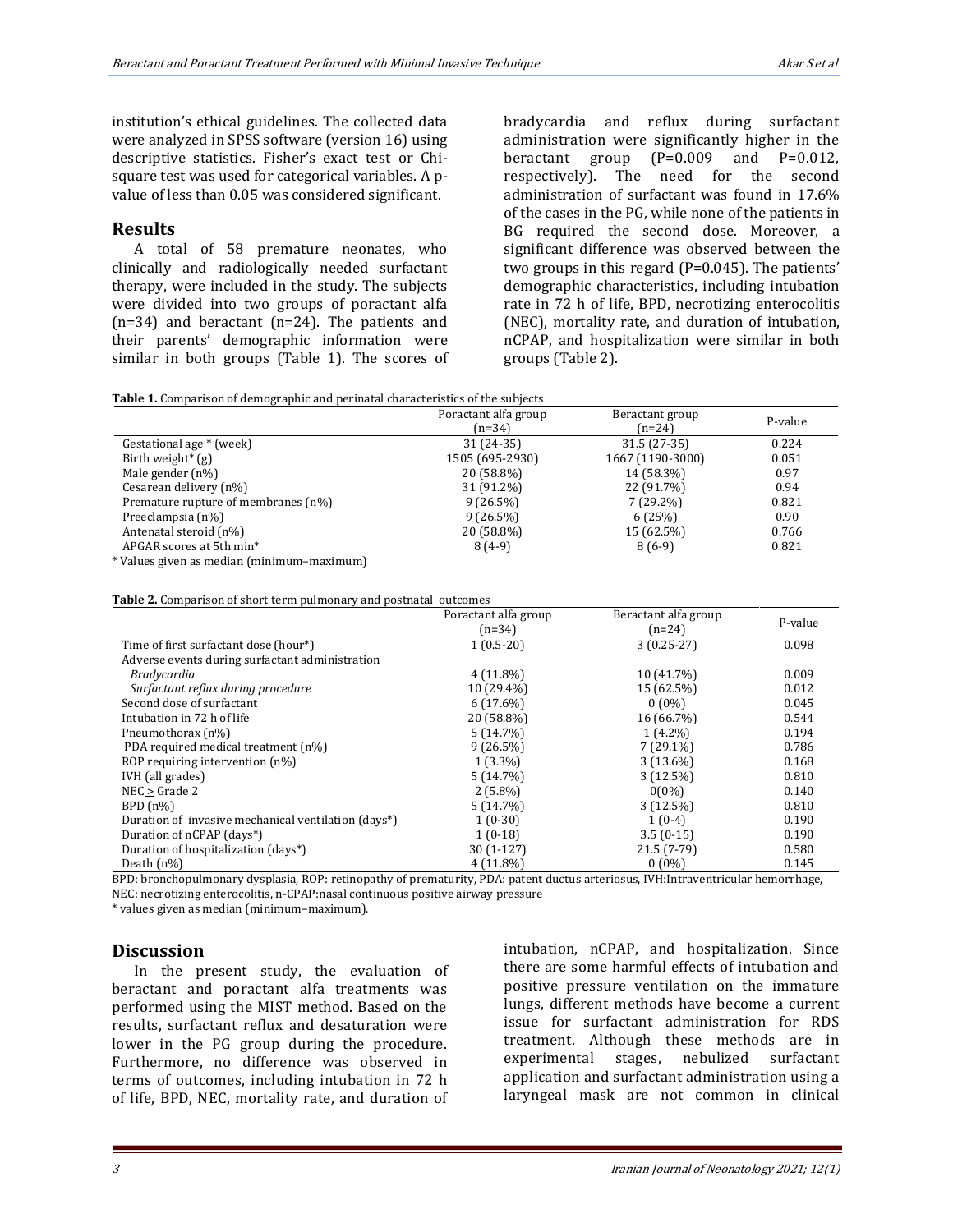#### practice (15, 16).

Today, surfactant administration via thin catheters under nCPAP in newborns with spontaneous breathing is the most preferred method. In this regard, the MIST or less invasive surfactant administration (LISA) methods is performed since 2001. Since this method is more difficult to perform, compared to the standard procedure, it requires more experience. However, the proper gestational week, at which premature neonates are eligible for receiving this type of treatment, is still a matter of clarification (17, 18). In the current study, surfactant was administered using the MIST method in premature newborns born between 24 and 35 gestational weeks.

Several complications may be observed during the application, such as bradycardia, tachycardia, apnea, cough, and surfactant reflux. The results of a study performed by Mohammadizadeh et al. (19) revealed the complication rate of 31.6%. There is no consensus about the application of premedication before surfactant administration. In this respect, Kanmaz et al. (20) reported that they did not administer any premedication and obtained the rate of bradycardia and desaturation as 17%. In a study conducted by Kribs et al. (8), atropine was used as premedication resulting in the incidence rate of bradycardia as 7.4%.

In the present study, no premedication was given to the study participants. According to the findings of this study, surfactant reflux from the trachea and bradycardia were found as the complications during the surfactant administration. The rates of surfactant reflux and bradycardia were significantly higher in the BG than in the PG, the reason for which could be attributable to the need for a greater administration volume of beractant than of poractant alfa. In a study carried out by Kribs et al. (11), despite the patients administered surfactant with MIST method had lower birth weight and were smaller for gestational age than their counterparts administered surfactant with the standard procedure, the rates of mechanical ventilation support, BPD, and mortality were reported to be lower in the MIST group.

Surfactant plays a peculiar role in the development of pulmonary functions, especially in small premature neonates; moreover, it is administered earlier and as prophylactic in patients received surfactant via a thin catheter. Accordingly, less common chronic pulmonary disease in small premature neonates might be attributed to surfactant itself rather than a novel method. Additionally, as the use of caffeine and theophylline was higher in the group administered surfactant via a thin catheter, it can be concluded that it has enhanced the pulmonary function effectively, protecting against chronic pulmonary disease.

In their multicenter, prospective, randomized controlled study, Göpel et al. (21) reported that the need for mechanical ventilator was less in patients who were followed-up under nCPAP, had spontaneous breathing, and administered surfactant via a thin catheter, compared to those administered standard procedure. Nonetheless, no significant difference was found between these two groups regarding the rates of BPD and mortality. In a randomized controlled study performed by Kanmaz et al. (20), the administration of surfactant via catheters was reported to decrease the need for a mechanical ventilator, duration of mechanical ventilation, and the incidence of BPD. The results of a study conducted by Bao et al. (22) were indicative of the need for mechanical ventilator and shorter nCPAP duration in the group administered surfactant with MIST method; however, no significant difference was found in the incidence of BPD. Klebermass et al. (23) administered surfactant with the LISA method in premature neonates between 23 and 27 weeks of gestational age. According to the results of the aforementioned research, 95% of newborns tolerated the administered surfactant and 68% of the cases were still followed-up under CPAP on the third day. In the same study, the rates of mortality, intraventricular hemorrhage, and periventricular leukomalacia were lower, while the rates of patent ductus arteriosus and premature retinopathy were higher in the LISA group, compared to those in the standard procedure group.

Tomar et al. (24) administered surfactant with a modified MIST method in premature newborns between 24 and 34 weeks of gestational age. They reported that there were no differences in the requirement of intubation and mechanical ventilation in the first 72 h; however, the duration of mechanical ventilation and continuous positive airway pressure were significantly lower in the modified MIST group. In the same study, the authors stated that the modified MIST technique was an effective method for RDS treatment in preterms resulting in better clinical efficacy and comparable outcomes than the more invasive INSURE procedure, which deserves further evaluation. In our study, no significant difference was observed between the groups administered beractant and poractant alfa with the MIST method, regarding intubation in 72 h of life, BPD,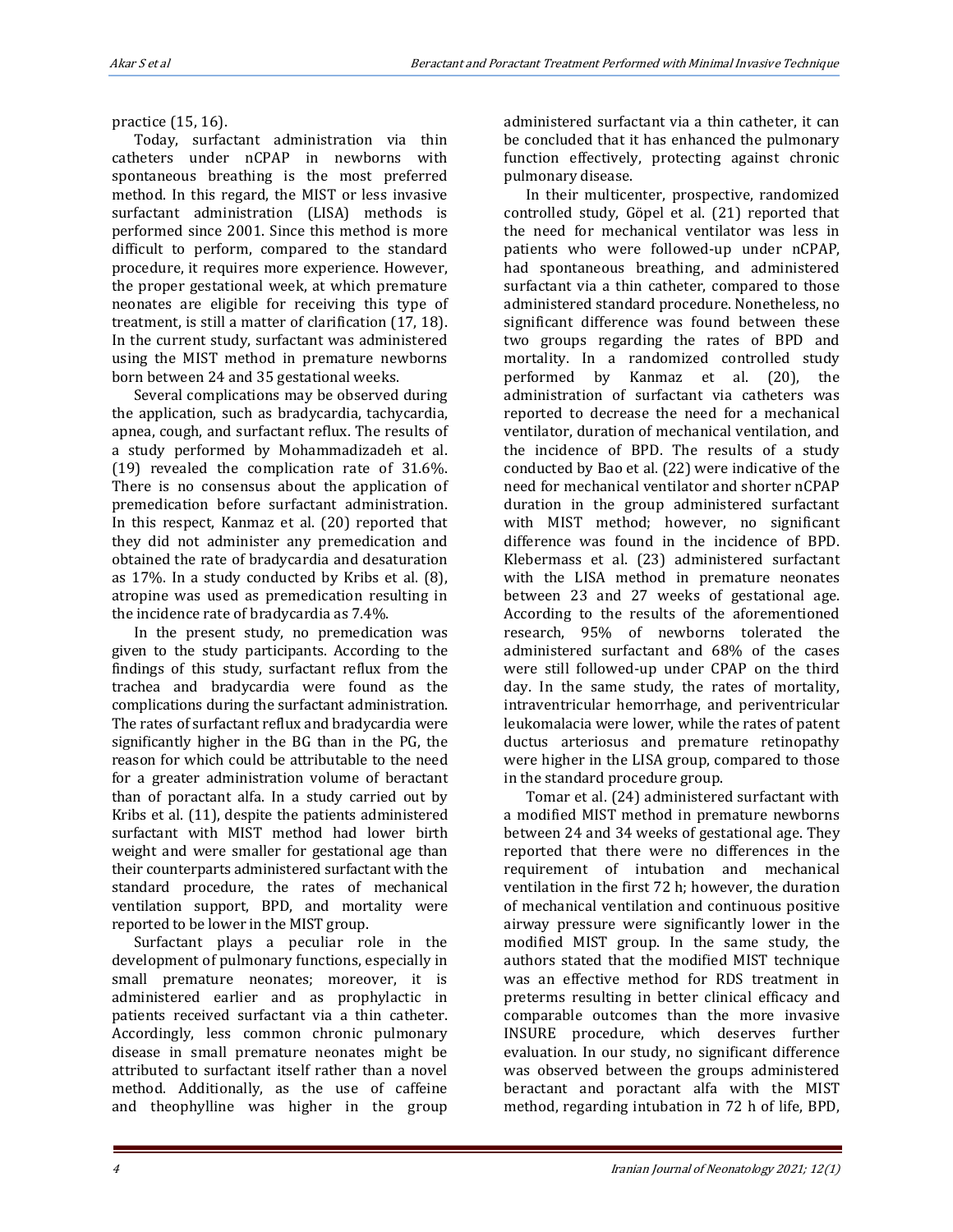NEC, mortality rate, and duration of intubation, nCPAP, and hospitalization.

In the first 72 h of life, the rate of intubation following surfactant administration via thin catheter was reported to be 30% to 42% (20, 24); nonetheless, in the present study, this value was obtained as 66.7% and 58.8% in the beractant and poractant alfa groups, respectively. This discrepancy may be related to the different applications in clinics. This finding also suggests that surfactant administration with MIST cannot be appropriate for every patient. In addition, the researchers of this study believe that complications during the procedure and the rate of intubation in the first 72 h of life would decrease with the increase of experience over time.

The limitations of this study were its retrospective design, small sample size, and singlecenter trial. In conclusion, in the present study, the efficacy and reliability of beractant and poractant administrations with the MIST method were compared. This method is increasingly gaining importance and is recognized as an invasive method. The patients' demographic characteristics, including intubation in 72 h of life, BPD, NEC, mortality rate, and duration of intubation, nCPAP, and hospitalization were similar between the two groups. Since the MIST method is considered to be more noninvasive, it seems to have a more important role in daily practice.

#### **Conclusion**

According to the results of this study, surfactant reflux to esophagus and desaturation during the intervention procedure were lower in the PG group, most probably due to a lower volume of poractant to beractant. However, since a small number of patients were included in this study, it is recommended to perform further studies consisting of a larger number of cases.

#### **Acknowledgments**

The authors hereby express their gratitude to all the authorities and the personnel of the Neonatology Clinic of Zeynep Kamil, Department of Maternity and Children's Diseases Training and Research Hospital, Istanbul, Turkey.

#### **Conflicts of interest**

The authors declare that there is no conflict of interest regarding this study.

#### **References**

1. Wilinska M, Bachman T, Swietlinski J, Gajewska E, Meller J, Helwich E, et al. Impact of the shift to neonatal noninvasive ventilation in Poland: a population study. Pediatr Crit Care Med. 2014; 15(2):155‐61.

- 2. Ramanathan R, Sekar KC, Rasmussen M, Bhatia J, Soll RF. Nasal intermittent positive pressure ventilation after surfactant treatment for respiratory distress syndrome in preterm infants <30 weeks' gestation: a randomized, controlled trial. J Perinatol. 2012; 32(5):336‐43.
- 3. Silveira CS, Leonardi KM, Melo AP, Zaia JE, Brunherotti MA. Response of preterm ınfants to 2 noninvasive ventilatory support systems: nasal CPAP and nasal ıntermittent positive-pressure ventilation. Respir Care. 2015; 60(12):1772‐6.
- 4. Stevens TP, Blennow M, Soll RF. Early surfactant administration with brief ventilation vs. selective surfactant and continued mechanical ventilation for preterm infants with or at risk for respiratory distress syndrome. Cochrane Database Syst Rev. 2007; 3:CD003063.
- 5. Verder H, Robertson B, Greisen G, Ebbesen F, Albertsen P, Lundstrøm K, et al. Surfactant therapy and nasal continuous positive airway pressure for newborns with respiratory distress syndrome. Danish-Swedish Multicenter Study Group. N Engl J Med. 1994; 331(16):1051‐5.
- 6. Verder H, Albertsen P, Ebbesen F, Greisen G, Robertson B, Bertelsen A, et al. Nasal continuous positive airway pressure and early surfactant therapy for respiratory distress syndrome in newborns of less than 30 weeks' gestation. Pediatrics. 1999; 103(2):E24.
- 7. Kattwinkel J, Robinson M, Bloom BT, Delmore P, Ferguson JE. Technique for intrapartum administration of surfactant without requirement for an endotracheal tube. J Perinatol. 2004; 24(6):360-5.
- 8. Kribs A, Pillekamp F, Hünseler C, Vierzig A, Roth B. Early administration of surfactant in spontaneous breathing with nCPAP: feasibility and outcome in extremely prematüre infants (postmenstrual age ≤27 weeks). Paediatr Anaesth. 2007; 17(4):364-9.
- 9. Stevens TP, Sinkin RA. Surfactant replacement therapy. Chest. 2007; 131(5):1577-82.
- 10. Shah S. Exogenous surfactant: ıntubated present, nebulized future? World J Pediatr. 2011; 7(1):11-5.
- 11. Kribs A, Härtel C, Kattner E, Vochem M, Küster H, Möller J, et al. Surfactant without intubation in preterm infants with respiratory distress: first multi-center data. Klin Padiatr. 2010; 222(1):13-7.
- 12. Mehler K, Grimme J, Abele J, Huenseler C, Roth B, Kribs A. Outcome of extremely low gestational age newborns after introduction of a revised protocol to assist preterm infants in their transition to extrauterine life. Acta Paediatr. 2012; 101(12): 1232-9.
- 13. Dargaville PA, Aiyappan A, De Paoli AG, Kuschel CA, Kamlin CO, Carlin JB, et al. Minimally-invasive surfactant therapy in preterm infants on continuous positive airway pressure. Arch Dis Child Fetal Neonatal Ed. 2013; 98(2):F122-6.